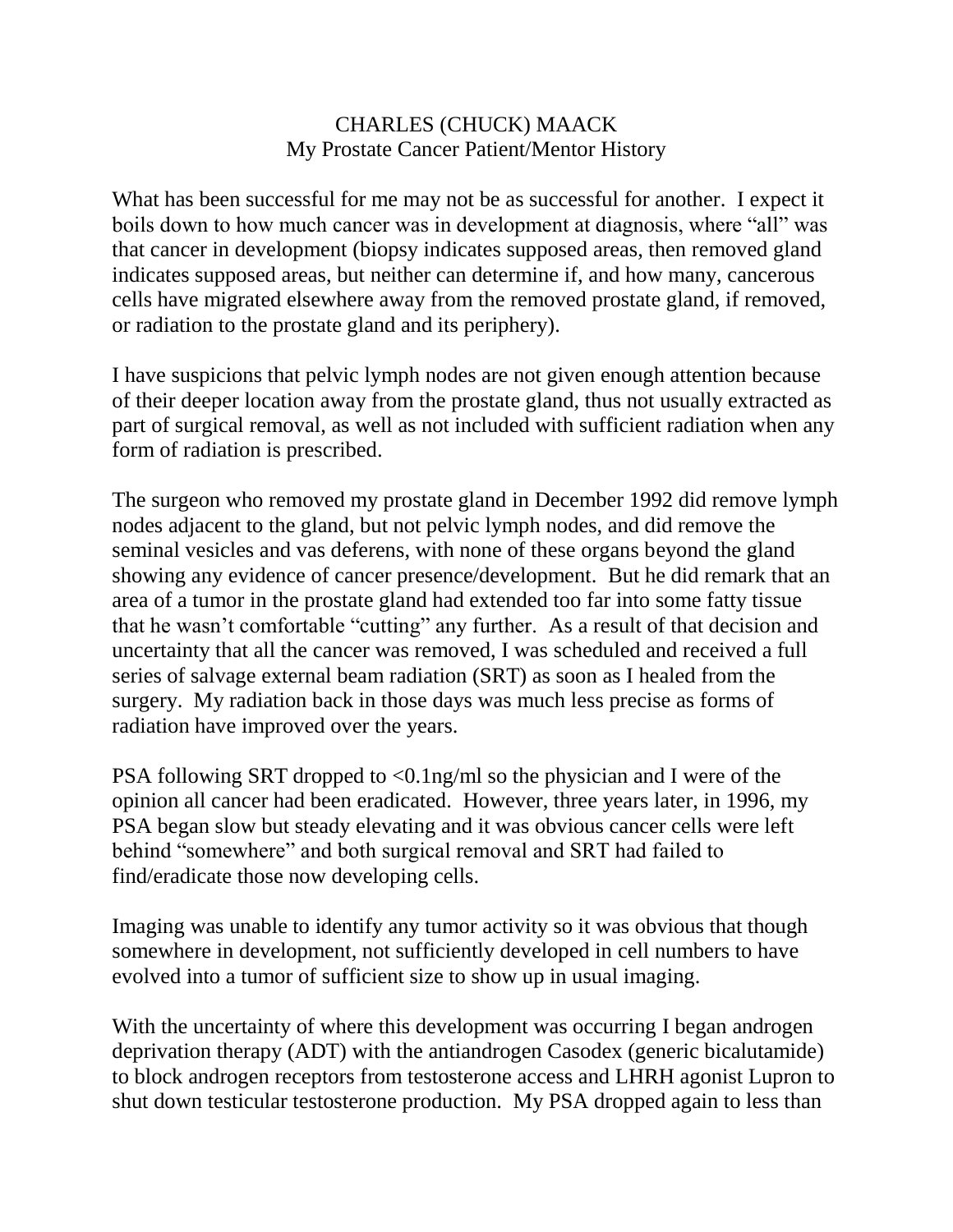0.1ng/ml and my testosterone to near though not below 20ng/dl. And it was shortly following this recognition that I had a cancer that "didn't go away" that I realized I had better start studying what "Prostate Cancer" was all about!

And so began my educational journey. Over time I began to realize that my Urologist, though appearing to care for my well-being, actually knew little about just what androgen deprivation can do to a man's well-being (or at least didn't show much care), and when questioned about impotence and erectile dysfunction gave only the glib response that "we have medications that will help you get over that." I learned of ultrasensitive PSA testing so arranged that my future PSA levels were to have that form of testing and learned that my PSA was actually as low as <0.01ng/ml and remaining that low over the years since starting androgen deprivation. I learned that my neurovascular bundles on both sides of the prostate gland had been removed with the removal of the gland. I learned that at the time of surgery my prostate gland had a volume/size of 101cc, which is huge and should have been reduced in size with medications prior to surgery, since because of its size the Urologist performing open surgery was likely restricted in "feeling" his way in separating the bundles away from, and before, excising the gland thus had little option but to remove the neurovascular bundles along with the gland. This ignorance or lack of concern by the Urologist caused certain life-long impotence and consequent erectile dysfunction. I ultimately left this Urologist and moved to a Medical Oncologist I felt was showing interest in Prostate Cancer and evident concern for his patients and moved to intermittent androgen deprivation (IAD) and with future returns to ADT or to IAD I had learned the importance of a 5Alpha Reductase (5AR) inhibitor in ADT and added dutasteride/Avodart to my arsenal of appropriate medications.

As I learned more and more about appropriate treatment for prostate cancer depending on the patient's status from diagnostics and imaging, and posting comments in response to patient concerns on online prostate cancer support lists, others began to recognize that I was accumulating an abundance of reasonable information with reference material to back my comments, and more and more men or their caregivers were emailing me with their concerns. This dependence on my comments concerned me to the point that I knew I had to research even deeper and study even more thoroughly our insidious men's disease so that the comments/recommendations I provided to these people could be supported by reference material, while at the same time telling them that the information I was providing was necessary for them to research even further to satisfy themselves whether the information was reliable, then discuss what they learned with their treating physician.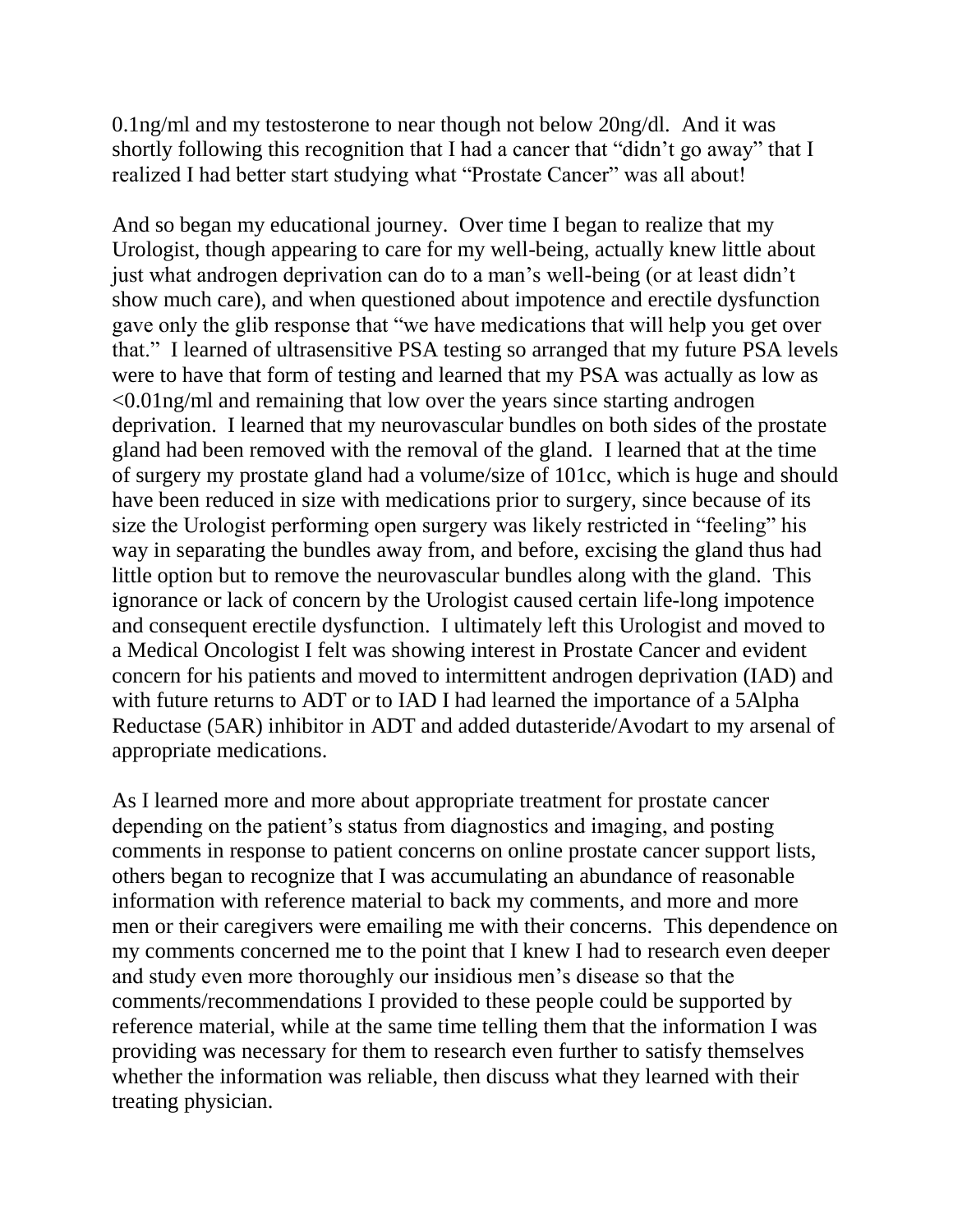The more I researched and studied, the more I recognized that this disease can cause multitudes of side effects that were occurring to many, while less a problem for others, yet treatment methods were changing and improving regularly. The more I learned the more obsessed I became with having to continue daily research and study of medical and scientific information by way of monitoring several such informational websites in order to stay on top of changes/improvements occurring. I involved myself in scientific research regarding prostate cancer by serving two years in a row as a panelist with several research scientists reviewing research proposals submitted by other research scientists seeking funding for their research from the Department of Defense (DOD) Congressionally Directed Medical Research Program (CDMRP). I also made it a point to attend annual Prostate Cancer Research Institute (PCRI) Conferences on Prostate Cancer to meet and hear presentations from top medical professionals regarding prostate cancer and its treatment. I was fortunate, as well, to have been invited to attend a gathering of 600 top research scientists at an IMPaCT conference ("Innovative Minds in Prostate Cancer Today").

As I typed remarks addressing concerns of one patient or caregiver, I would receive an email from yet a different person with the same concern, and found I was repeating myself and typing addressing of these concerns over-and-over. I realized that with any new concern arising, it was better for me to research and study that concern and compile a paper addressing the concern so that I could simply provide that paper to anyone having the same concern. Thus began what has become my "Observations" webpage that is available on my personal website [www.theprostateadvocate.com](http://www.theprostateadvocate.com/) currently containing over 200 papers on the many varieties of issues that have arisen over my many years mentoring/counseling patients and/or caregivers. All are listed alphabetically to hopefully aid the reader in finding the subject for which they have concern. Admittedly some subjects contain information also available under another subject, since there is often information that can over-lap into other subjects of concern.

I have fortunately been successful with the several years I have been on/off androgen deprivation in making my own decisions as to appropriate medications, when to stop, when to resume, when to change, etc. and fortunate in having a Medical Oncologist who has become interested in better understanding prostate cancer and its treatment because of encouragement from me and what he has learned from me. He has remarked that from what he has learned and what he is aware I have learned, that he sees me as much a colleague as a patient. And he has been surprised on how well and how long I have been able to control and manage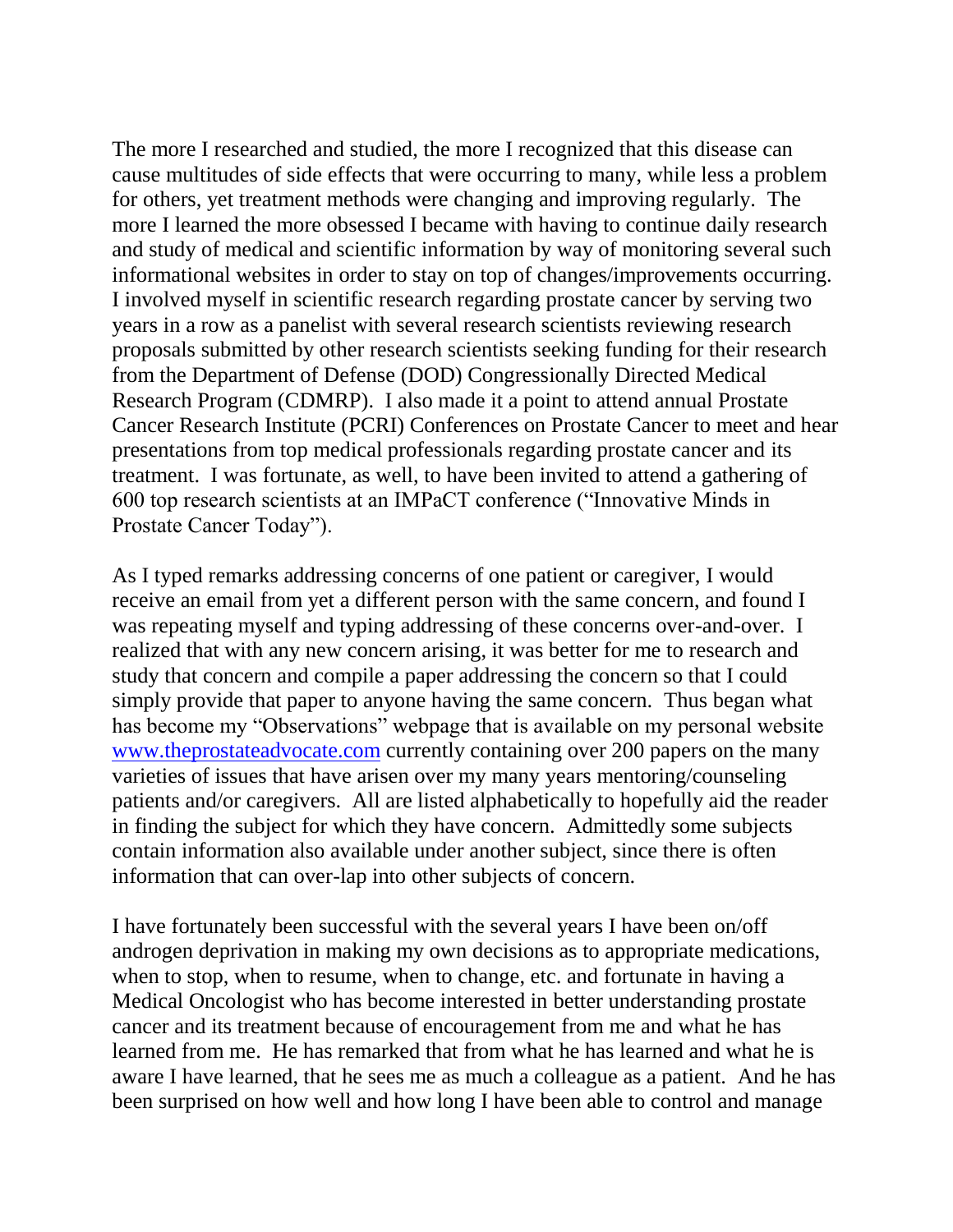my prostate cancer. Another very prominent internationally respected Medical Oncologist specializing specifically in research and treatment of prostate cancer had this to say: "I wish all MDs were as responsive as Chuck. To me, Chuck represents what I call the CPR of what the medical profession should be all about, but rarely is. CPR (courtesy, professionalism, respect)." At another time to me he remarked: ".… since I regard you as one of the few brightly shining lights in the world of PC support...." To the patient he remarked: ".... In my 31+ years of working with men with PC, I find a minority of men who truly comprehend the basic principles/concepts of this disease like Chuck…."

To this day, imaging is unable to identify the location of my continuing cancer, and the Circulating Tumor Cell (CTC) test has determined that there are no tumor cells circulating in my blood. My thought is the cancer cells continue to lurk in my pelvic bed, but having had SRT many years ago precludes more radiation to that area since the radiation could cause more harm to healthy tissue/organs than possibly do good.

If interested, you can always determine my latest treatment/diagnostic results by visiting the menu word "About" on my website and scrolling down to the more recent date entry.

The foregoing is about as brief a relating of the story of my life as a continuing Prostate Cancer patient since 1992 and as a mentor regarding Prostate Cancer beginning somewhere following my recurrence in 1996. More is available by visiting my website.

Please take note of my "Disclaimer" below:

**DISCLAIMER:** Please recognize that I am not a Medical Doctor. I have been an avid student researching and studying prostate cancer as a survivor and continuing patient since 1992. I have dedicated my retirement years to continued research and study in order to serve as an advocate for prostate cancer awareness, and, from a activist patient's viewpoint, to voluntarily help patients, caregivers, and others interested develop an understanding of prostate cancer, its treatment options, and the treatment of the side effects that often accompany treatment. There is absolutely no charge for my mentoring – I provide this free service as one who has been there and hoping to make your journey one with better understanding and knowledge than was available to me when I was diagnosed so many years ago. Readers of this paper must understand that the comments or recommendations I